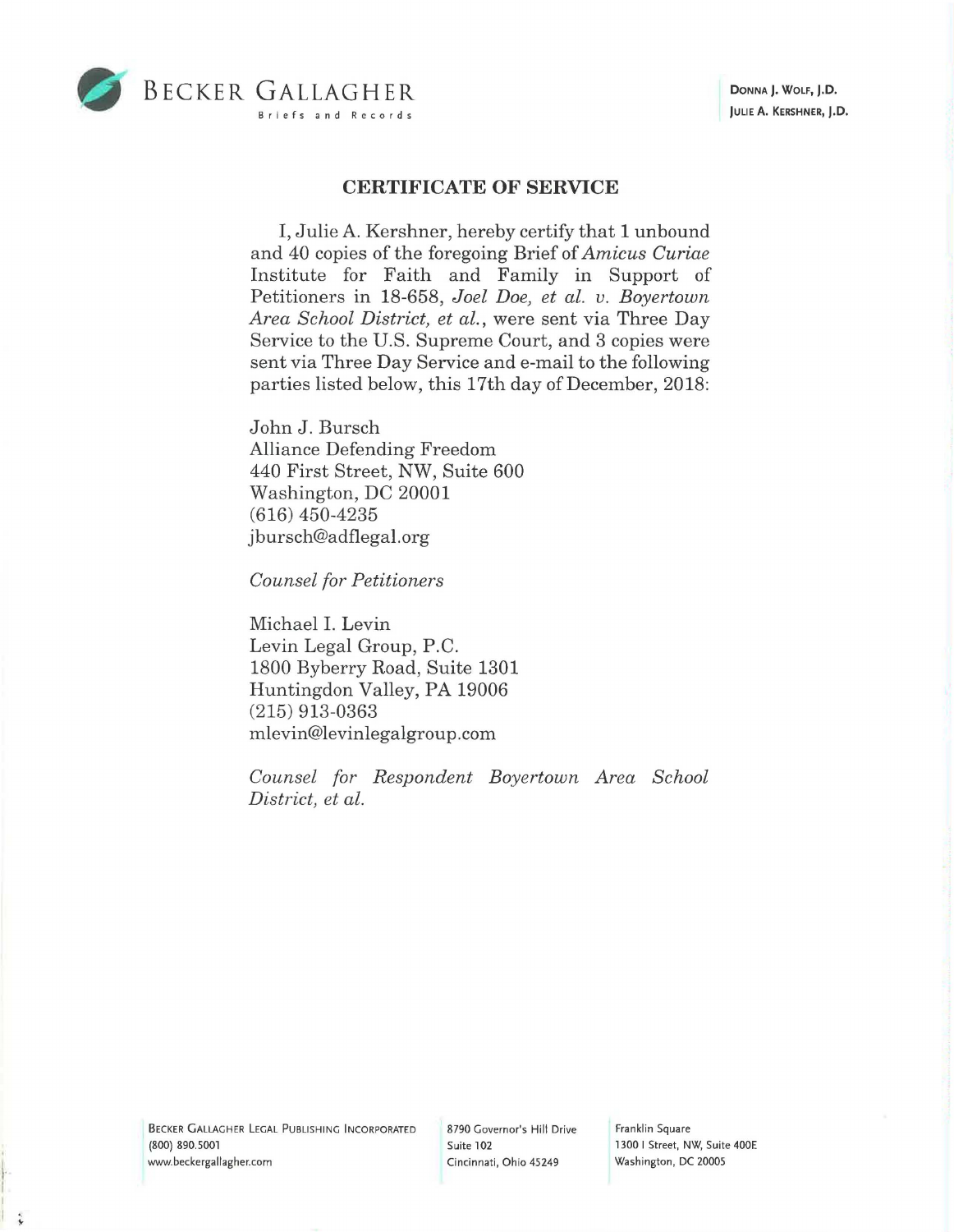Ria Tabacco Mar American Civil Liberties Union 125 Broad Street, 18th Floor New York, NY 10004-2400 (212) 549-2500 rmar@aclu.org

*Counsel for Respondent Pennsylvania Youth Congress Foundation* 

Deborah J. Dewart *Counsel of Record*  620 E. Sabiston Drive Swansboro, NC 28584-9674 (910) 326-4554 debcpalaw@earthlink.net

Tami Fitzgerald The Institute for Faith and Family 9650 Strickland Road, Suite 103-222 Raleigh, NC 27615 (980) 404-2880 tfitzgerald@ncvalues.org

*Counsel for Amicus Curiae Institute for Faith and Family*